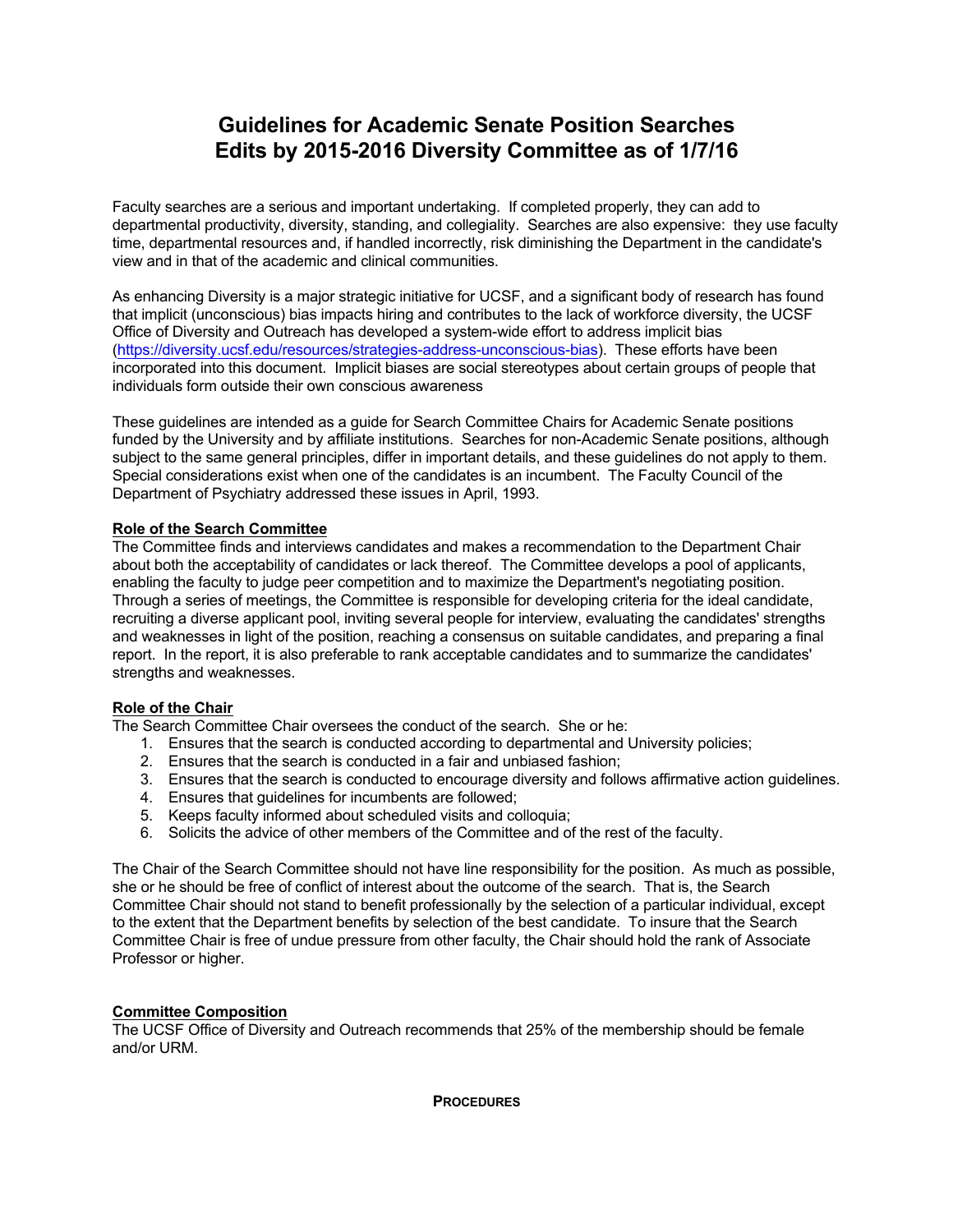#### **Meetings**

The search begins with a meeting with the Department Chair or, in the case of affiliated hospitals, with the Vice-Chair at that site as well. At this meeting, the responsible faculty member gives the Committee its "charge" by describing the duties of the position, source of funding, academic rank and series requirements; the requirements of acceptable candidates; the qualifications of the ideal candidate, and the anticipated date of hire. The Department Chair (or Vice Chair) will highlight key strategies for increasing diversity (*see below*). The Chair of the Appointments and Promotions Committee attends this meeting if requested by the Chair of the Department or the Chair of the search committee to review these guidelines and discuss policy issues about academic title and series.

Each Search Committee also has a staff administrator assigned, who takes care of the paperwork involved in documenting the search, places position announcements, and handles scheduling of candidates with the general guidance of the Search Committee Chair. This individual will also schedule meetings, keep minutes of the meetings, and insure that campus process and documentation requirements are fulfilled. The Department Chair's office will determine the administrator for a specific committee.

The second meeting usually involves reviewing the position announcement to be placed in professional journals and discussing avenues to find promising candidates, especially women and minorities. After receipt of the candidates' application packets, the Committee meets one or more times to review the packets and select candidates for interview. Usually, one or two meetings are held after all candidates have visited the University to develop the Committees' rankings of the candidates and agree on a final recommendation to the Department Chair.

It is the responsibility of the Chair of the Committee to hold meetings so that as many members as possible can attend. If members cannot attend a meeting, the Chair should contact them to solicit their opinion on the material discussed, rather than waiting for Committee members to contact them. To facilitate discussion and proper documentation, final decisions about candidates must be made at a meeting rather than via a telephone vote.

#### **Interactions With Other University Personnel**

The Committee Chair arranges for candidates to be interviewed by faculty within the Department. These include the Department Chair, Vice-Chair at the site (if there is one) and as many other members of the Executive Advisory Committee as possible, as well as key faculty in the area of recruitment. Also, an effort should be made to include as many interested faculty as possible in the interview schedule; and as many diverse faculty members as possible for in-person visits. A usual visit is for two days, and includes a colloquium by the interviewee in her or his area of interest.

Salary, space, rank, step, or academic title is not negotiated during the interview process. Negotiations are the prerogative of the Department Chair. Although Search Committee members are always free to offer their opinion on any topic they so choose, it is best for all concerned to label personal opinion on these topics as opinion, since these discussions can easily be misconstrued as tantamount to an offer of resources, rank, or even the position itself.

While it is the responsibility of the Committee Chair to solicit the advice of other Committee members and the rest of the faculty, Committee members and general faculty can help a great deal by taking the initiative in contacting the Committee Chair, and the wise Chair will remind her or his colleagues of this opportunity to contribute as often as possible.

#### **Diversity**

.

Increasing faculty diversity is the responsibility of the entire faculty, but Search Committee Chairs and members play a special role. Although the Director of Diversity and the Diversity Committee are available to the Search Committee to help increase the probability that the applicant pool will include minority and women candidates, it is the responsibility of the Search Committee Chair to insure these suggestions are implemented, including delegating responsibility to other Committee members: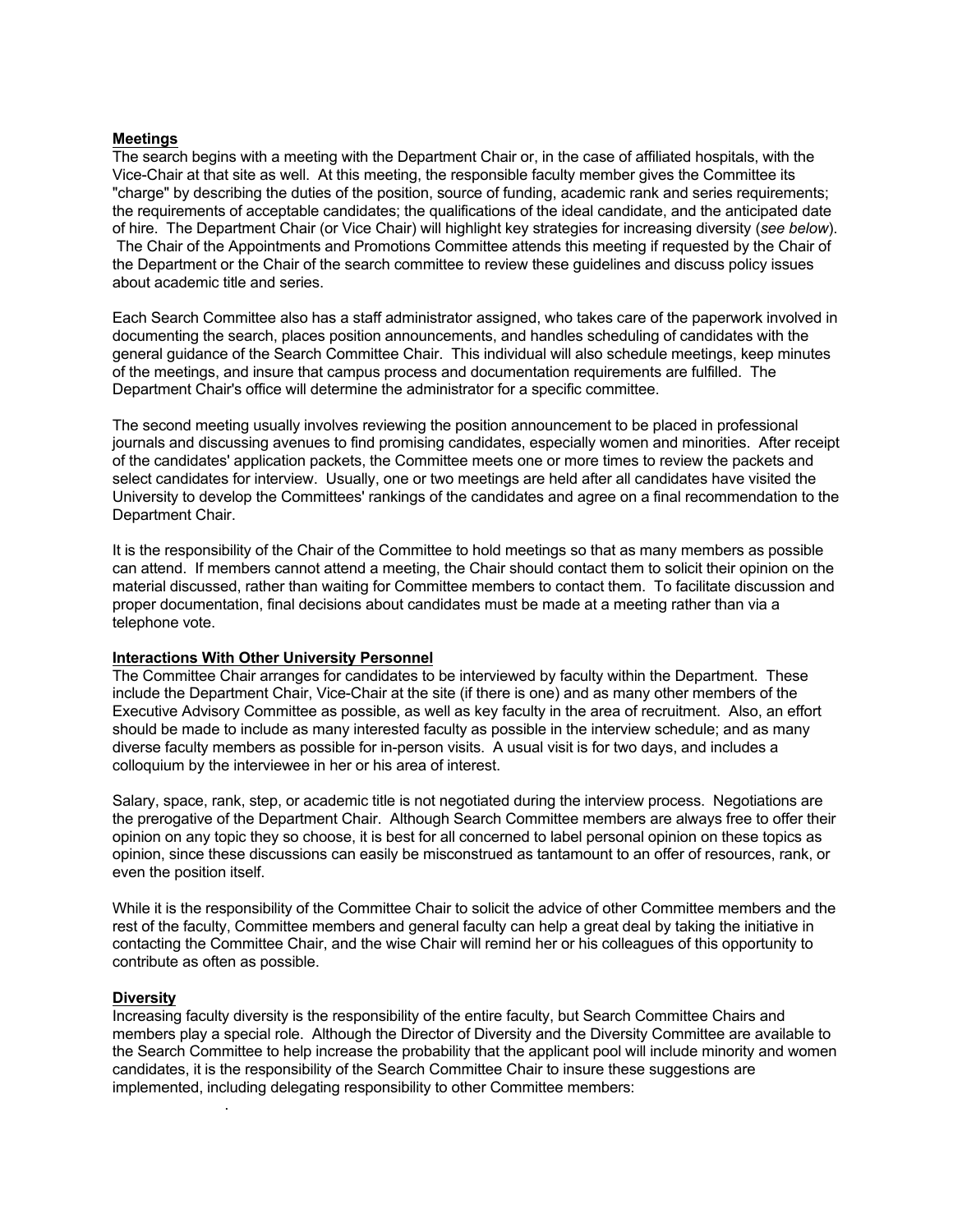# • **Mitigating implicit bias**

- $\circ$  Promote Self-Awareness by strongly encouraging that Search Committee Members take at least one (preferably 3) Implicit Association Test (IAT) to become more aware of their own unconscious biases (Available at: https://implicit.harvard.edu/implicit/selectatest.html)
- $\circ$  To our knowledge, creating concrete and objective criteria for hiring is the only evidencebased strategy that has been proven effective to overcome implicit bias. Therefore, the Search Committee Chair should work with the Committee to create explicit rank-ordered *a priori* criteria for the selection of the candidate (e.g., #1 strong track record of administrative experience; #2 Excellent teaching reviews; #3 publication in high-impact journals) These criteria should be stated at the beginning of every search committee meeting.
- $\circ$  Explicitly charge all Committee members to focus on women/minority recruitment and review faculty diversity goals for the campus and the School of Medicine
- **Recruiting a diverse pool of applicants**
	- $\circ$  Ask each Committee member to think of a candidate from an underrepresented minority in EACH category (women, African American, Latino, Asian American, Native American, LGBT) for the position
	- o Reach out to the Diversity Committee via email or phone for recommendations for women or minorities who might be suitable for the position within a week of the first search committee meeting to increase the probability that the pool for the position will include minority and women candidates.
	- $\circ$  Administrative staff should post the position announcements to reach women and minority target communities (e.g., American Psychiatric Association's Division of Diversity and Health Equity; Association of Women Psychiatrists; Black Psychiatrists of America Newsletter, and American Society of Hispanic Psychiatry). They could also consider contacting alumni relations at Historically Black Colleges and Universities (*e.g*., Morehouse, Meharry, Howard), Hispanic Serving Institutions, and Women's Colleges.
	- $\circ$  Conduct outreach via email and telephone to actively recruit outstanding minority and women candidates who have been identified. These outstanding candidates should have follow-up emails and phone calls *after* they are interviewed.
- **Creating a favorable interview environment for diverse applicants**
	- $\circ$  Facilitate contact with current women and minority faculty, trainees, and senior staff.
- **Accountability**
	- $\circ$  Search Committee Staff will provide the Chair and Director of Diversity with statistics on diversity at every point of the search committee process (applicant pool, invited to be interviewed, selected candidates).
	- $\circ$  Search Committee Staff will provide the Chair and Director of Diversity with data on the Disposition reason for all candidates who were interviewed. These reasons should be from be drop down reasons per pre-existing UCSF guidelines (http://academicaffairs.ucsf.edu/academic-personnel/recruitmentretention/media/APR%20Guide%20for%20Search%20Committee%20Chairs%20and%20St aff.pdf)

### **The Position Announcement**

The position description should be developed and requirements and duties should be clearly specified before an announcement is placed. The search process should not be used as a mechanism to define the position. The position announcement should include the clinical, research, and teaching duties of the position, and a brief description of the unit where the work is to be carried out. Deadline for applying, starting date, rank, and funding source should also be included. Common journals for position announcements include *Psychiatric News, Science, Nature, New England Journal of Medicine, APA Monitor* and *APS Observer*. These will vary depending on the position. The University also recommends certain journals that are targeted at minorities and women. The Diversity Committee has other recommendations on the Department Website that includes both formal and informal media in which the announcement could be placed to attract women and minorities into the applicant pool.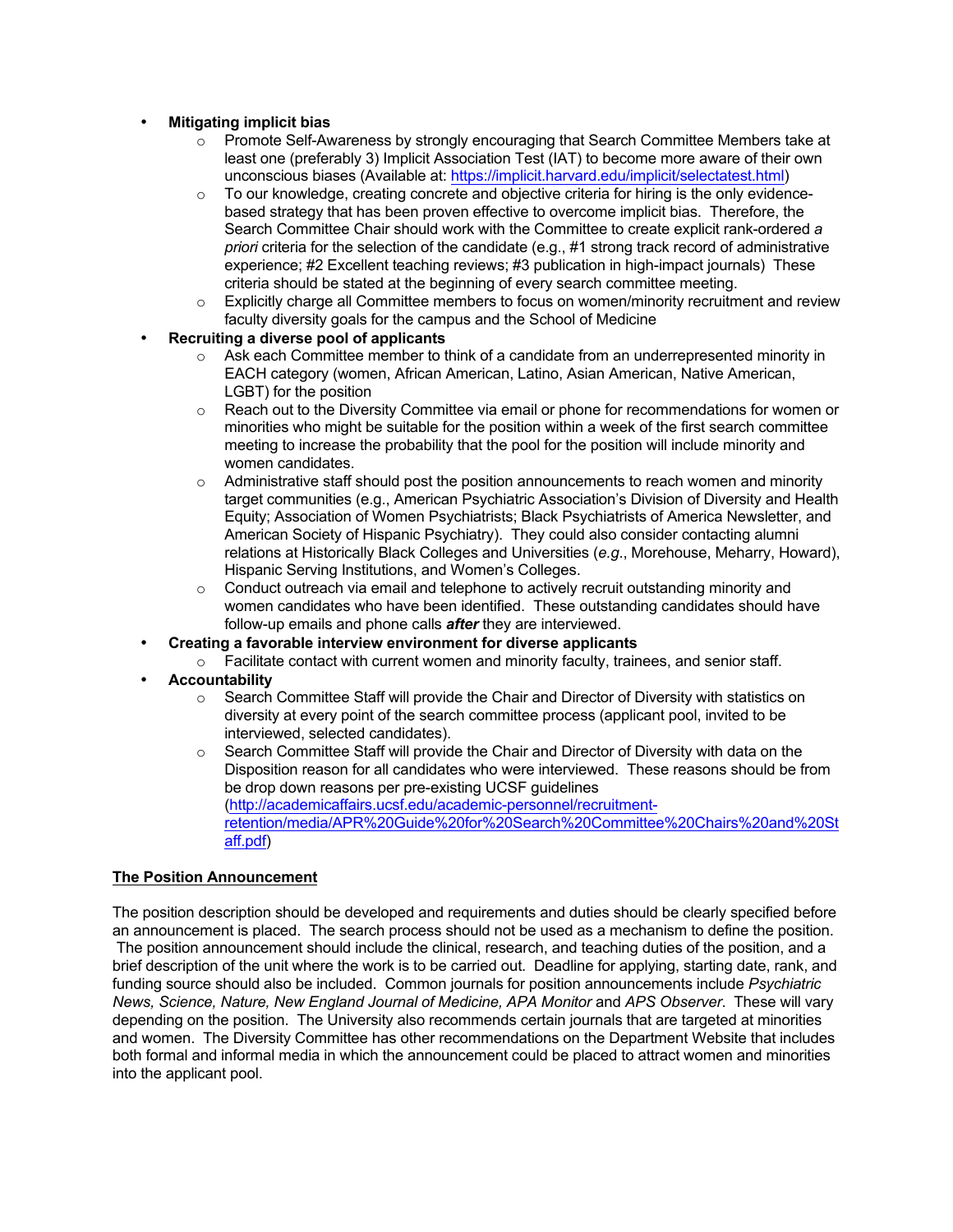In addition to the standard statement, *"UCSF is an Equal Opportunity/Affirmative Action Employer. Women and minorities are strongly encouraged to apply,"* consider including more specific descriptors of the position that would encourage minority and women applications. These might include statements about programs that address minority/women's issues, relevant patient populations, and need for international languages, among others.

## **The Colloquium**

The colloquium should be scheduled at a time when the Department Chair can attend. Colloquia generally last for one hour. The colloquium is useful in exposing the candidate to a large number of faculty members. All faculty should receive notice of scheduled colloquia and women and diverse faculty members should be encouraged to attend.

# **Final Report**

The final report includes the Search Committee's a priori selection criteria, and their recommendation of acceptable candidates which summarizes their strengths and weaknesses. It is useful to rank candidates, but not essential. The final report must include a description of the steps taken to develop a diverse pool of applicants, diversity of applicant pool and interviewed applicants, address why people interviewed were not selected. The final report should be reviewed by all members of the Committee before it is forwarded to the Chair and Director of Diversity.

# **Confidentiality**

Discussions at meetings of the Search Committee are confidential. Ratings of candidates should not be discussed outside the Committee.

# **Campus Requirements**

The position description, the Search Committee membership, and the search process report must be approved by the Dean's office, the Vice Chancellor, Academic Affairs, and the Affirmative Action office. The search process report must be approved before a formal offer may be made to the candidate. Ensuring adherence to these campus guidelines is the responsibility of the Chairman's office with the assistance of the Staff Administrator.

## **Other**

The Department generally pays for travel and a *per diem* during the candidate's stay. The Committee Chair, Department Chair and, if at an affiliated site, the Vice-Chair for the site usually have a Department-paid dinner with the candidate during the visit. The Staff Administrator handles these details. Questions about special circumstances should be directed to the Department Chair.